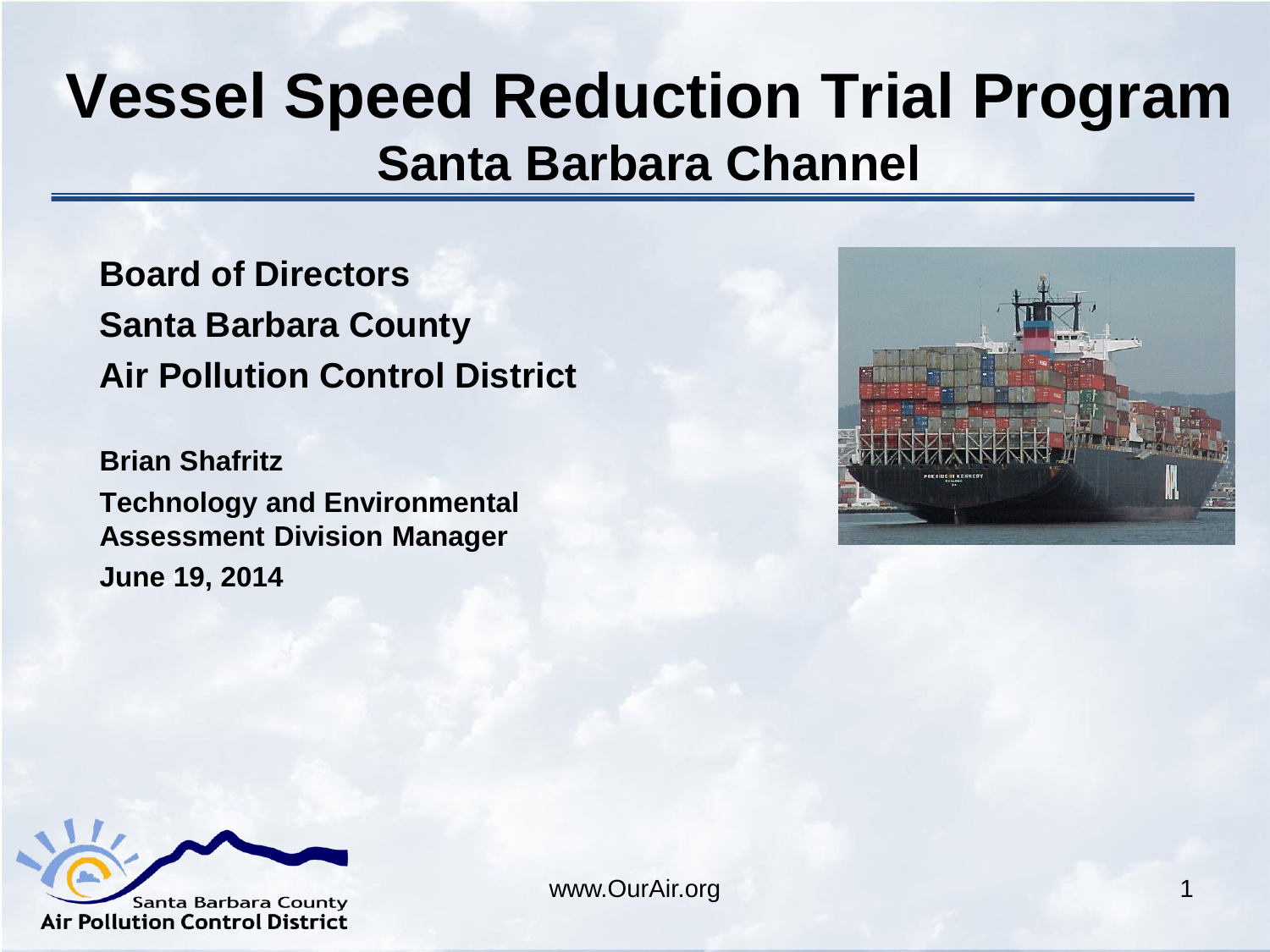## **Overview**

- Proof of concept
- Incentivize reducing speed to 12 knots for transits July-October 2014
	- Upcoming blue whale season in Channel
	- Ozone season for Santa Barbara County
- Modeled after successful Ports Programs



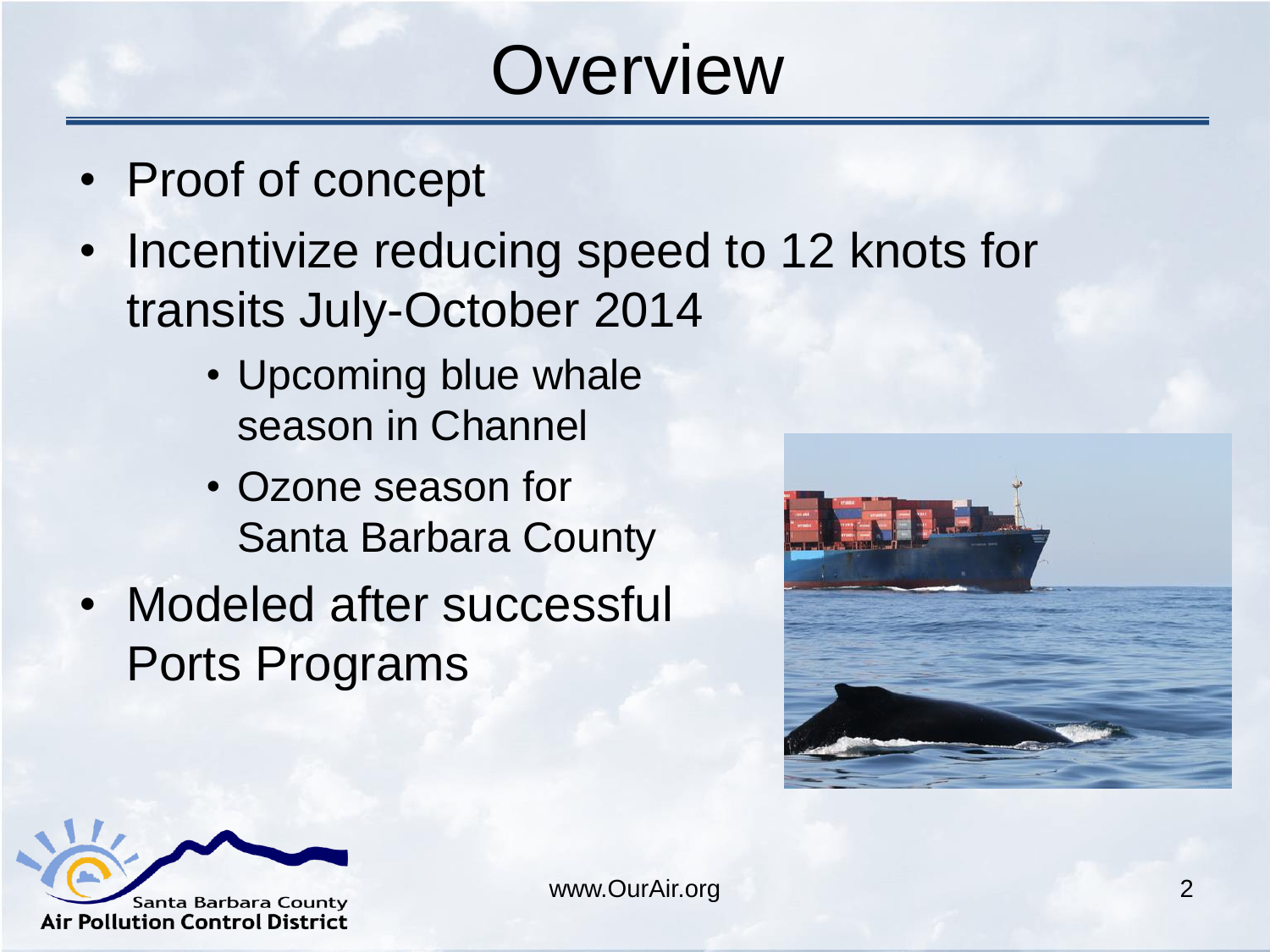# VSR Trial Program Evolution

#### • Collaborative Effort

- District
- NOAA Channel Islands National Marine Sanctuary (CINMS)
- Environmental Defense Center
- National Marine Sanctuary Foundation (handling funds)
- Funding
	- Santa Barbara Foundation Grant
	- District contribution
	- Additional opportunities
- In-kind support By District and CINMS

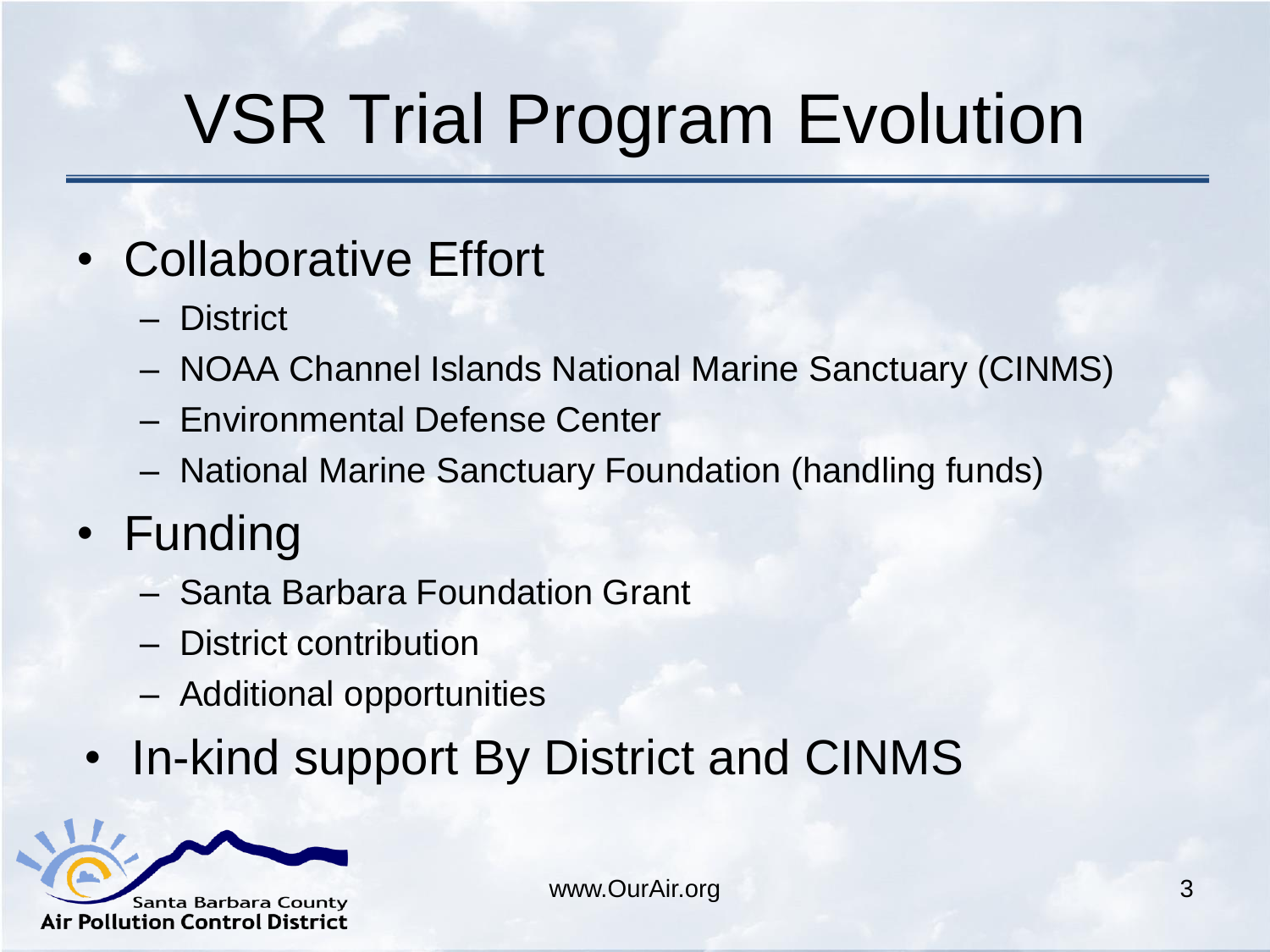## VSR Trial Program Area



**Santa Barbara County Air Pollution Control District**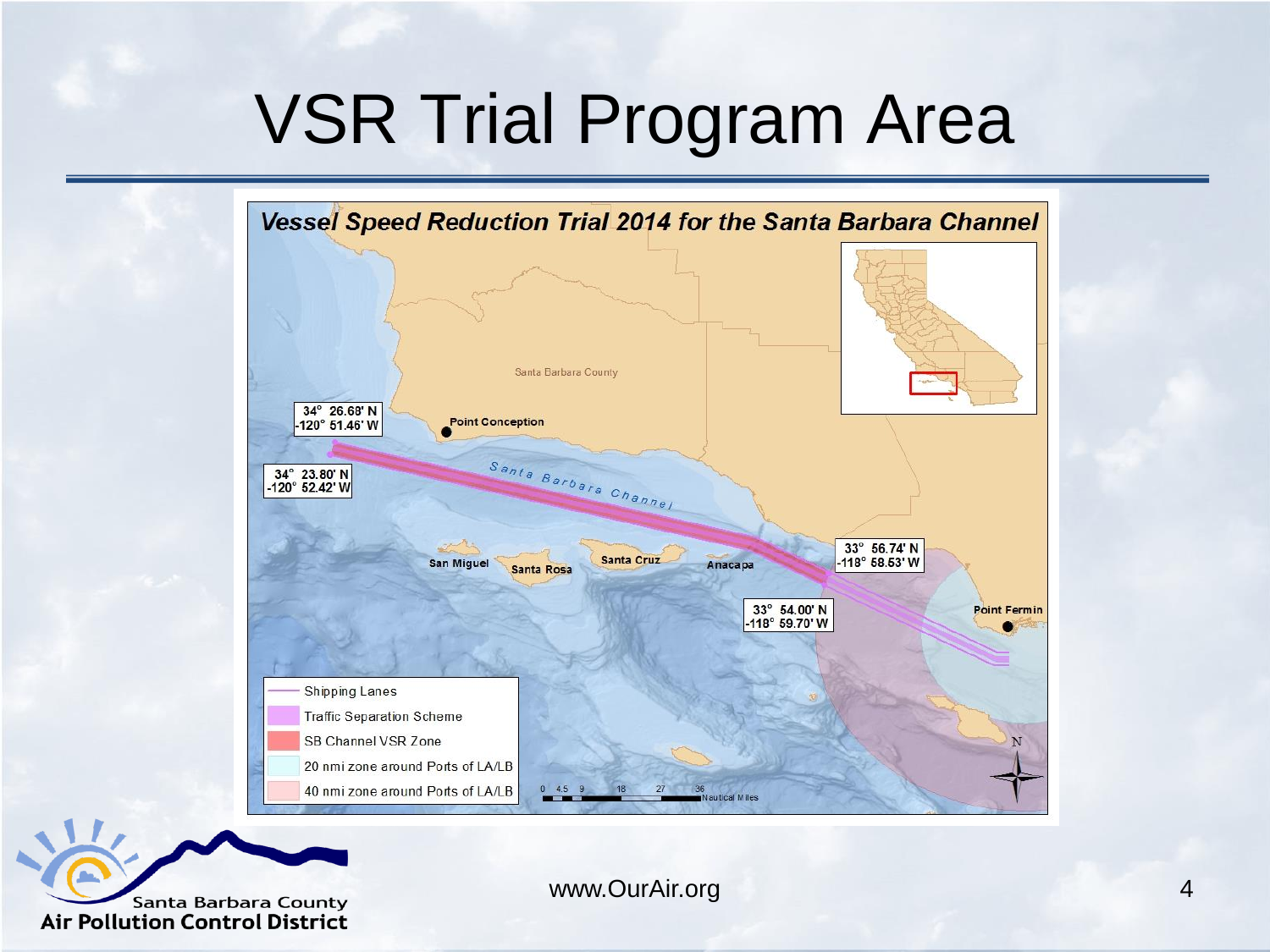# Program Design

- Speed reduction to 12 knots
- Shipping company registers; ships and # of transits pre-qualified
- Speed verified prior to payment
- Incentive per transit \$2500; plus public recognition



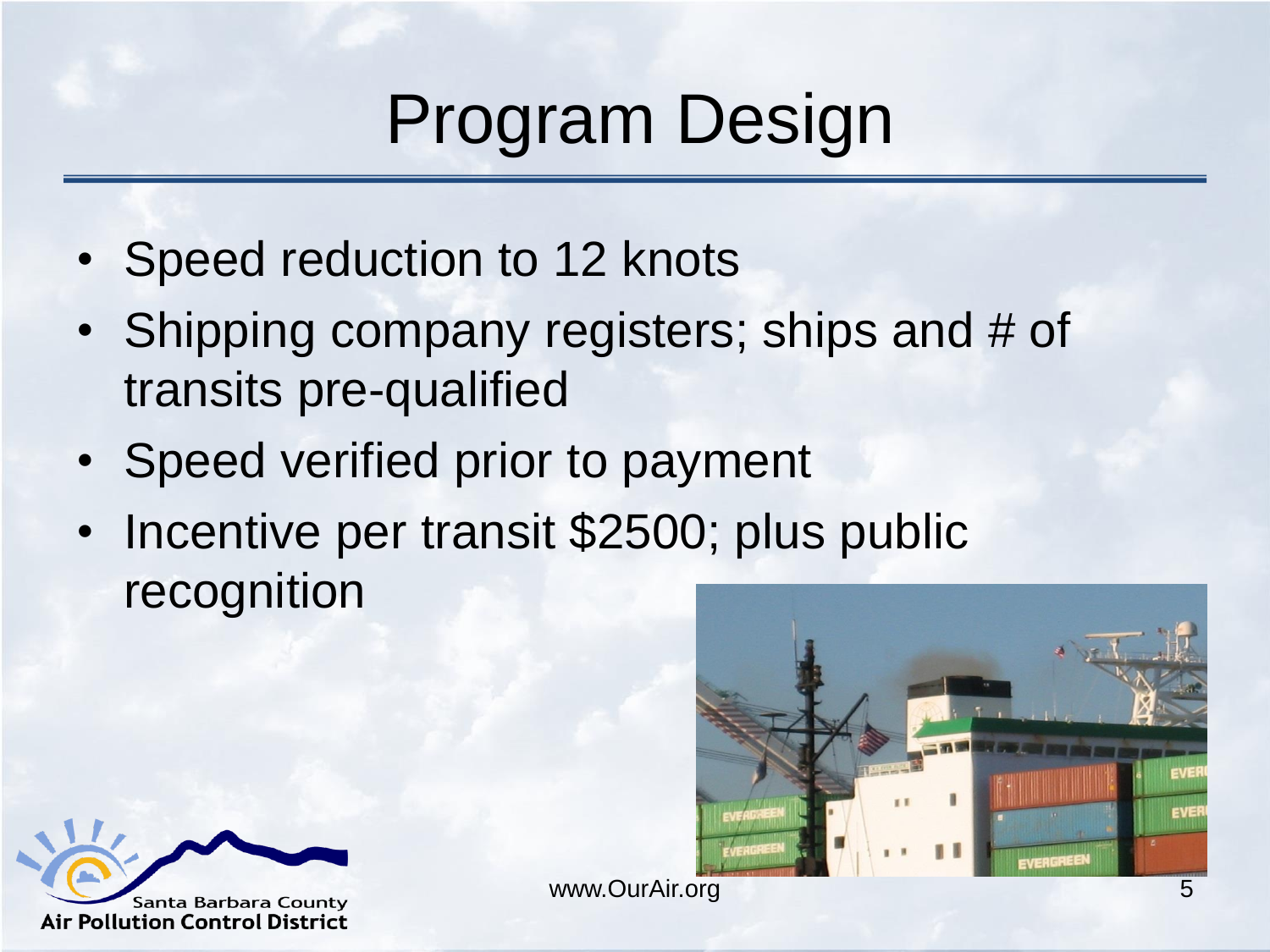#### Current Status

- Invitation to Participate sent June 6
- District reviewing registration forms to qualify ships
- Trial may commence in July

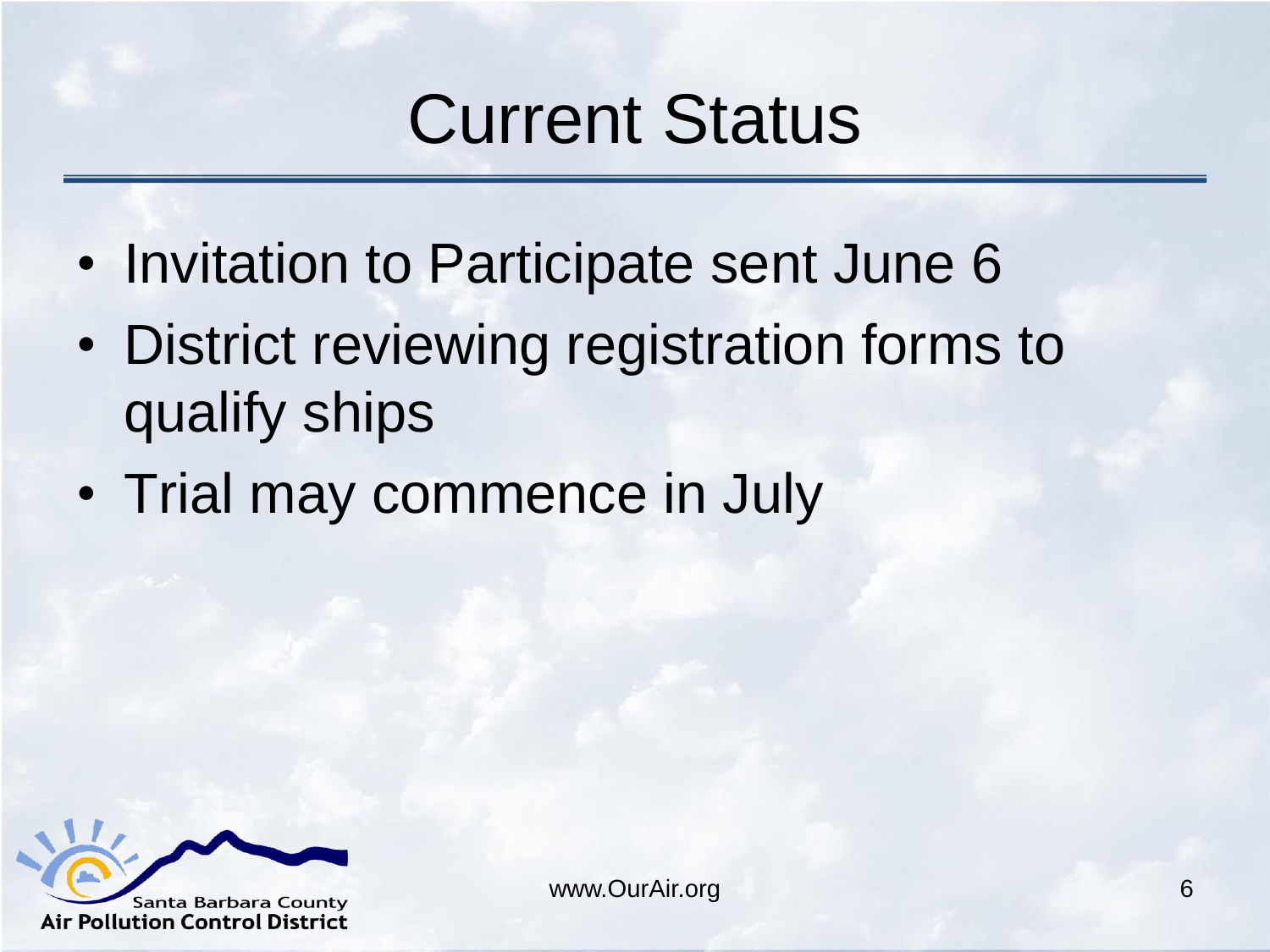#### National Marine Sanctuary Foundation

- Nonprofit that supports national marine sanctuaries
- Role in VSR Trial: signs agreements with shipping companies and handles funds contributed to program
- District to sign MOA with Foundation for<br>handling of District funds handling of District funds